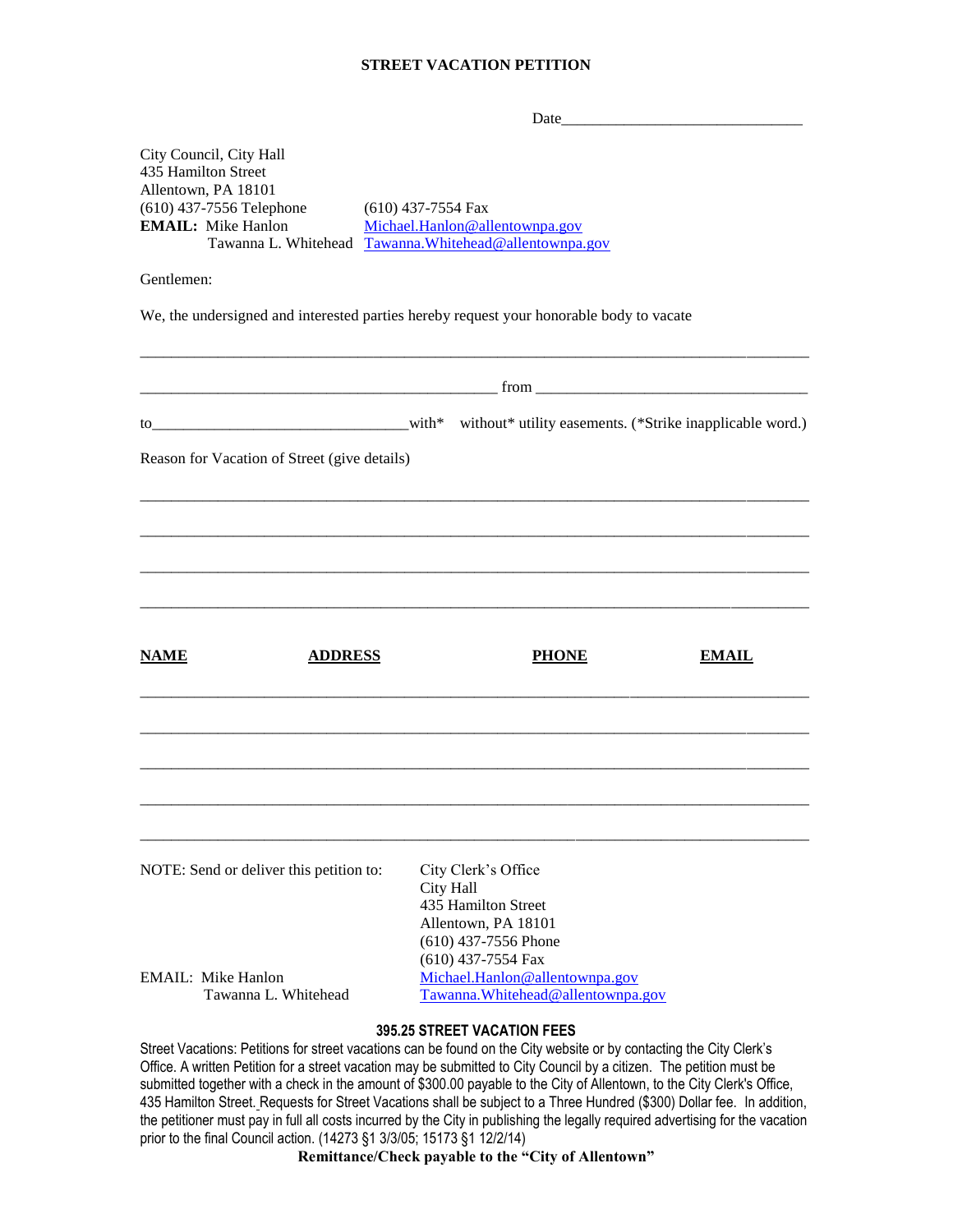# **STREET VACATION PROCEDURES**

- 1. Applications for street vacations received by Clerk's Office.
- 2. Clerk's Office refers (at the same time) request to the following for their review and recommendations:
	- a. City Planner (as a Planner's standpoint)
	- b. City Engineer's Office (engineering in general)
	- c. Allentown City Planning Commission (analyze Planner's report and municipal impact standpoint)
	- d. Joint-Planning Commission (analyze regional impact standpoint)
- 3. Clerk's Office holds all reports until received. After reports are received, the Engineering Department sends up draft ordinance to be placed on Council's Agenda.
- 4. After First Reading Ordinance, the ordinance is referred to the Community Development Committee.
- 5. After introduction, the City Clerk's Office advertises the street vacation in the following way:
	- a. If a majority in number and interest of owners of property abutting the proposed vacation petition Council to vacate, notice of passage of the ordinance shall be published once within a week of adoption. The notice should state that the vacation was passed upon petition of property owners and the date of passage and that any person interested may appeal to the Court of Common Pleas within thirty (30) days of passage.
	- b. If the vacation does not qualify as a property owner petition as described above, you must advertise before adoption by publishing the ordinance once a week for three consecutive weeks immediately after introduction. At least twenty-eight (28) days must lapse between introduction and final passage and five (5) affirmative votes are necessary for adoption (53 P.S. 37916).
- 6. The Public Works Committee examines the proposed vacation and makes their recommendations. Abutting property owners are notified in writing of the committee meeting.
- 7. The bill is placed on Council's agenda for final reading.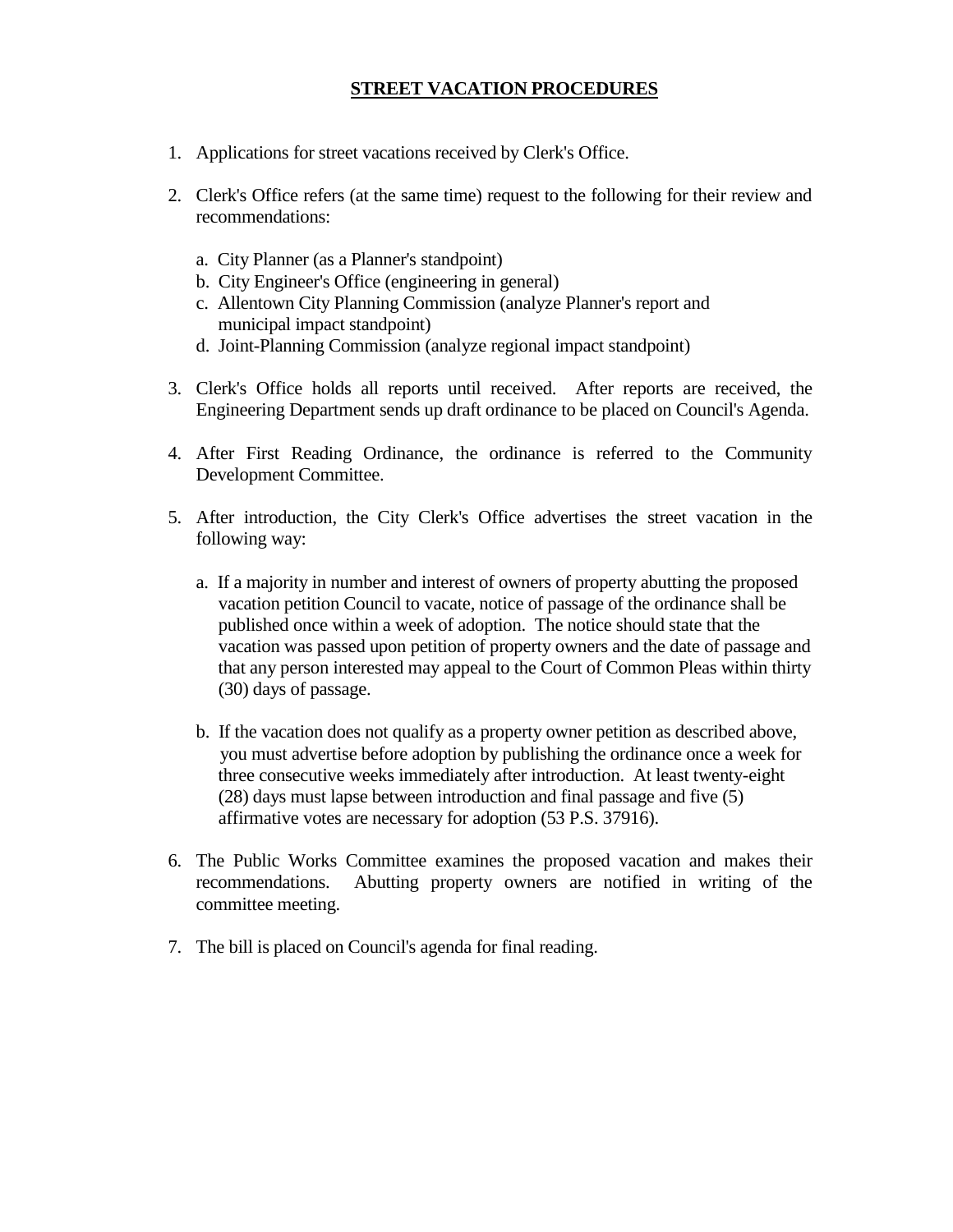## **ARTICLE 915 STREET VACATIONS**

915.01 Procedure

915.02 Reservation of Easement

915.03 Utilities and Drainage Responsibility

915.04 Striking from City Block Plan

915.05 Ordinance Sponsored by Mayor

#### **915.01 PROCEDURE**

**\_\_\_\_\_\_\_\_\_\_\_\_\_\_\_\_\_\_\_\_\_\_\_\_\_\_\_\_\_\_\_\_\_\_\_\_\_\_\_\_\_\_\_\_\_\_\_\_\_\_\_\_\_\_\_\_\_\_\_\_\_\_\_\_\_**

The procedure for vacating a street shall be as follows:

A. A petition to Council for the vacating of any street, shall be signed by a majority, in number and interest, of the owners of property abutting on the line of the proposed vacation as fixed at the time of presentation of the petition, and shall be verified by the affidavit of one (1) or more of the petitioners. Co-owners of undivided interest in any piece of property shall be deemed as one (1) person for the purpose of the petition and the majority in interest of such co-owners shall determine the position of the co-owners for this purpose.

B. A petition to vacate any street shall include a block plan showing the location and ownership of the abutting properties and shall be filed with the City Clerk upon payment to the City Treasurer by the petitioner of a filing fee in the amount of Three Hundred (\$300.00) Dollars. In addition, the petitioner must pay in full all costs incurred by the City in publishing the legally required advertising for the vacation prior to the final Council action. The purpose of this fee is to partially defray the normal administrative, engineering, advertising, and legal expenses for processing the petition for vacation. This fee shall not be refunded under any circumstances, whether or not the petition is granted. (12655 §1 5/15/85; 14273 §2 3/3/05; 15173 §1 12/3/14)

C. Council shall act on the petition to vacate by ordinance. Approval of a petition to vacate shall require the affirmative vote of at least four (4) members of Council.

D. In determining whether to vacate any street, Council shall consider the following:

1. Whether the right of way vacation will adversely affect the street pattern or circulation of the immediate area or of the community as a whole.

2. Whether the public need will be adversely affected.

3. Whether the public right of way may be needed for future public use.

4. Whether any abutting property owner will become landlocked or will have his access substantially impaired. (12245 §1 4/6/77)

## **915.02 RESERVATION OF EASEMENT**

Unless otherwise specified in the Street Vacation Ordinance, there shall be reserved to the City after vacation an easement over the vacated area for drainage and for passage of public utilities such as electricity, telephone, water, sewer, gas and the like, together with the right of entry thereon for repairs, construction and reconstruction of the drainage facilities and the utilities mentioned, without any liability for damages on the part of the City. Where any such easement is reserved, no construction, temporary or permanent, shall be made over or across the vacated street area without the approval of Council by ordinance. Council may relinquish by ordinance the City's easement rights in any vacated street. (12245 §1 4/6/77)

## **915.03 UTILITIES AND DRAINAGE RESPONSIBILITY**